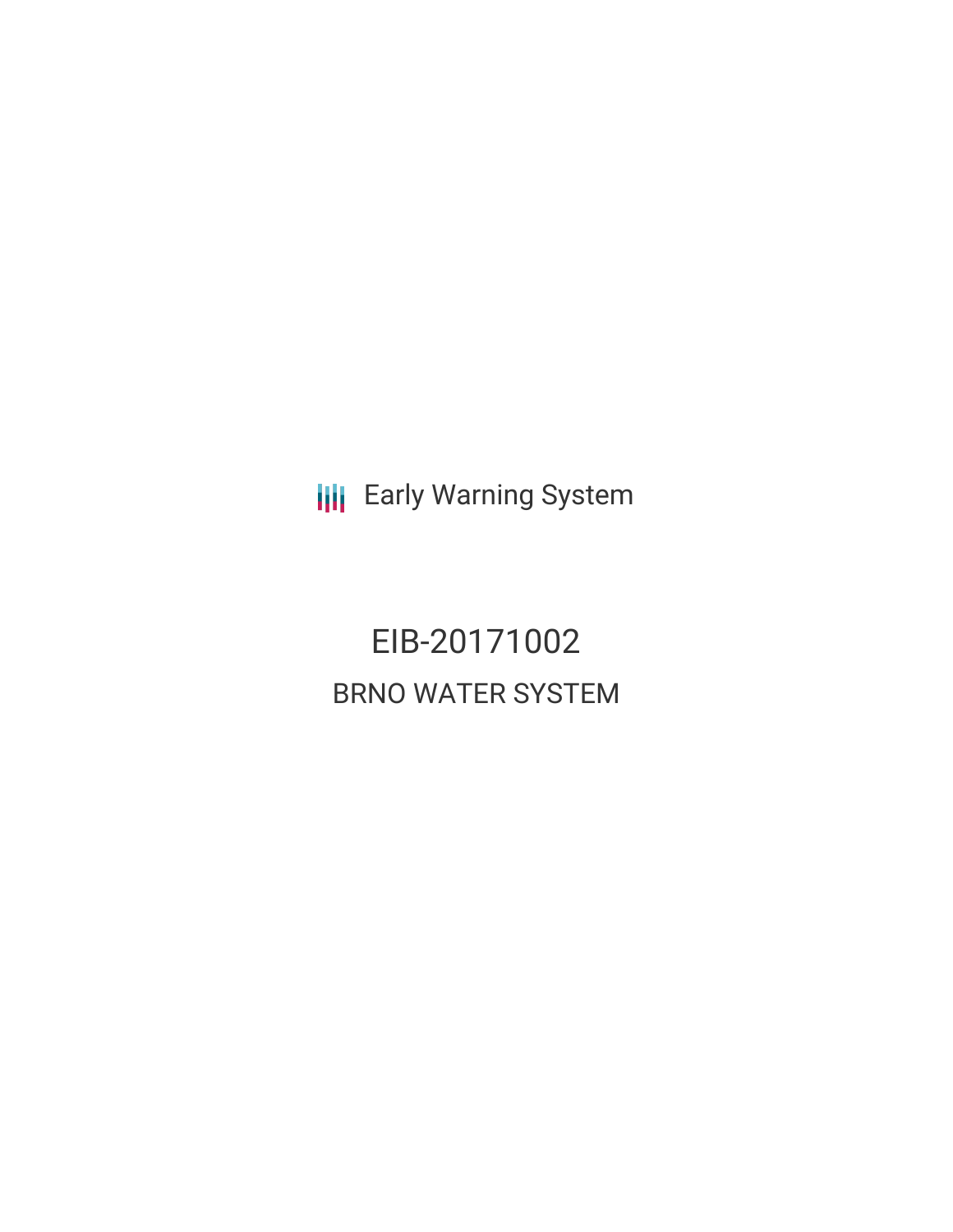

### **Quick Facts**

| <b>Countries</b>              | Czech Republic                   |
|-------------------------------|----------------------------------|
| <b>Financial Institutions</b> | European Investment Bank (EIB)   |
| <b>Status</b>                 | Proposed                         |
| <b>Bank Risk Rating</b>       |                                  |
| <b>Borrower</b>               | BRNENSKE VODARNY A KANALIZACE AS |
| <b>Sectors</b>                | Water and Sanitation             |
| <b>Investment Type(s)</b>     | Loan                             |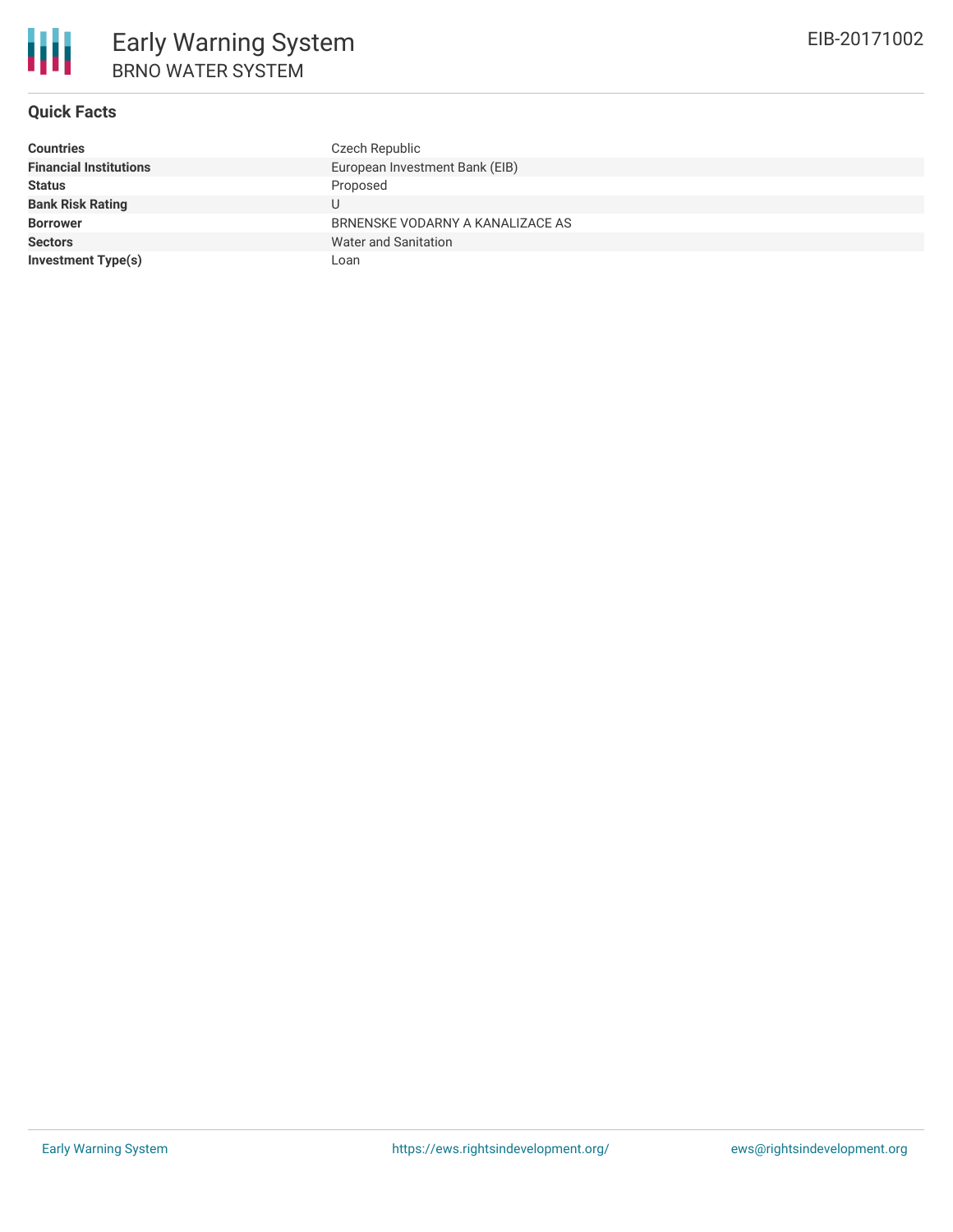

### **Project Description**

The project aims to repair and upgrade of the sludge treatment line of Brno's main wastewater treatment plant in the Czech Republic, including new sludge digesters and drying facilities in order to increase biogas production, reduce the volume and enhance the quality of the disposed of sludge.

The project will address several outstanding issues, improve the sludge treatment process to comply with recent legal developments in the field of sanitary sludge disposal, with special regard to sludge drying and the improvement of the energy balance of the sludge treatment.

In line with the bank document, successful completion of the project will contribute towards Climate Action by enhancing the produced biogas volumes, as well as ensuring that the sludge is treated to higher standards by drying, allowing for more versatile and safer disposal options.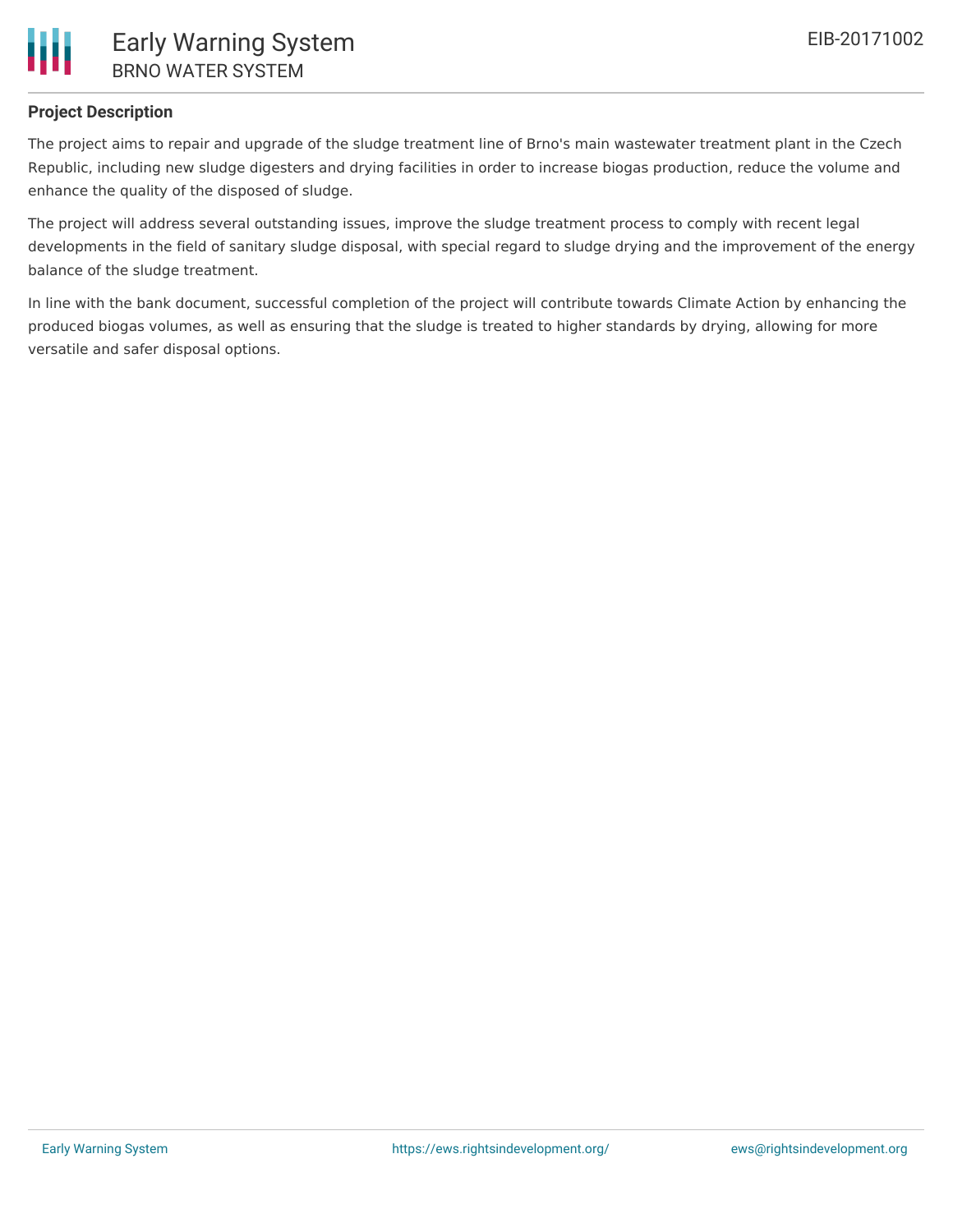#### **Investment Description**

European Investment Bank (EIB)

\*No disclosed information on funding amount\*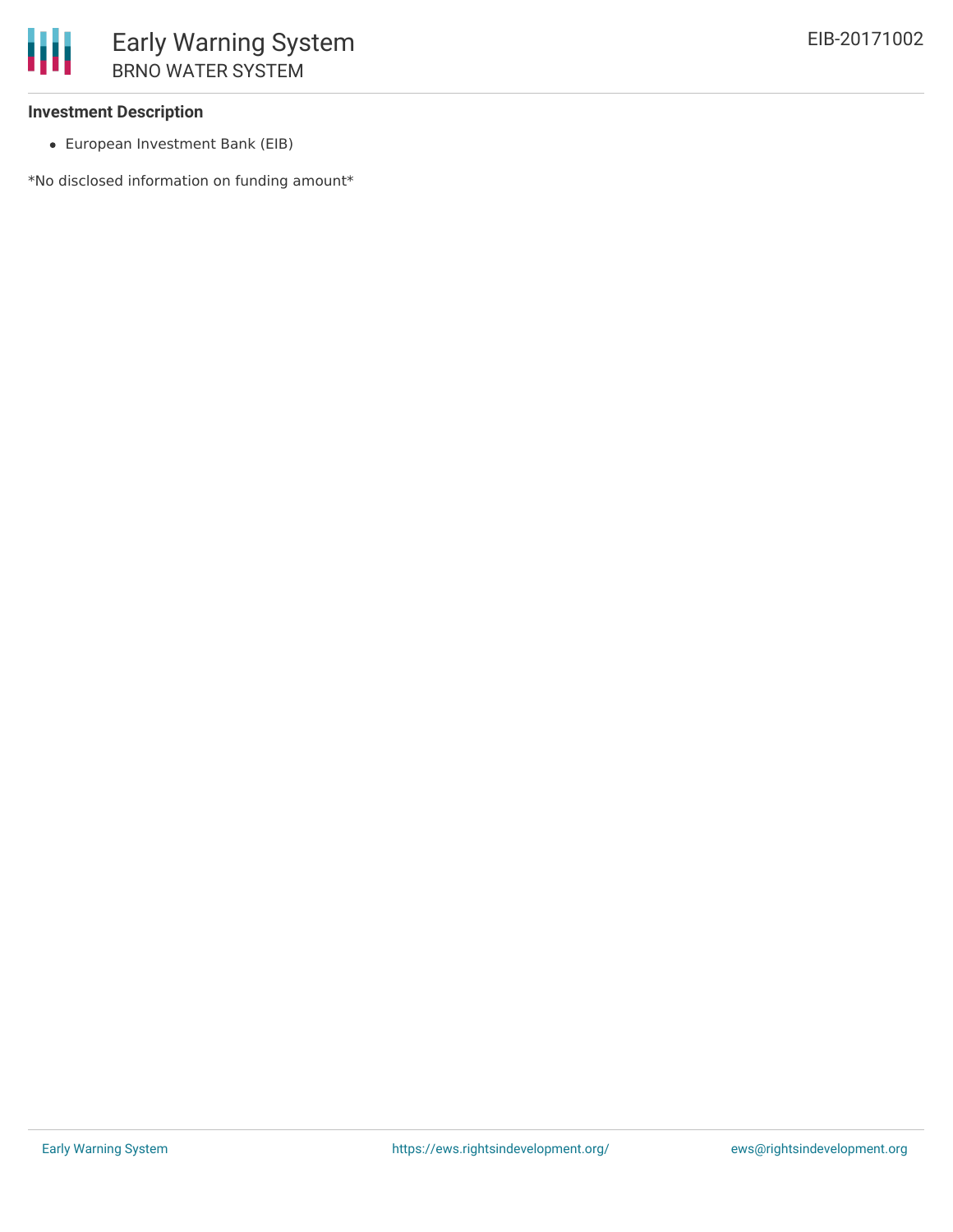

# 冊 Early Warning System BRNO WATER SYSTEM

| <b>Private Actor 1</b> | <b>Private Actor</b><br>1 Role | <b>Private Actor</b><br>1 Sector | <b>Relation</b> | <b>Private Actor 2</b>             | <b>Private Actor</b><br>2 Role | <b>Private Actor</b><br>2 Sector |
|------------------------|--------------------------------|----------------------------------|-----------------|------------------------------------|--------------------------------|----------------------------------|
|                        | $\sim$                         |                                  |                 | Brnenske vodarny a kanalizace, a.s | Client                         | . .                              |